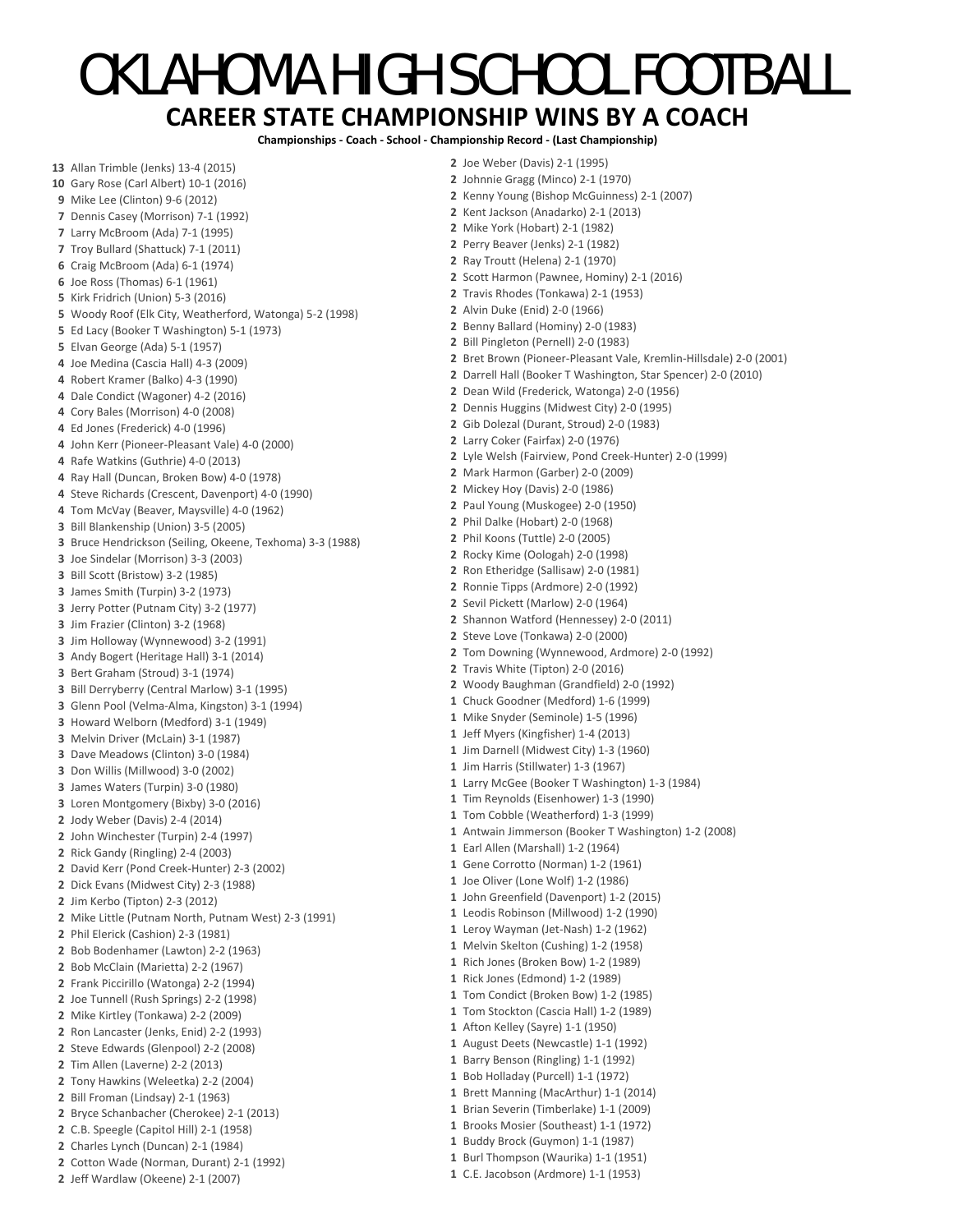## OKLAHOMA HIGH SCHOOL FOOTBALL **CAREER STATE CHAMPIONSHIP WINS BY A COACH**

**Championships ‐ Coach ‐ School ‐ Championship Record ‐ (Last Championship)**

 Darren Melton (Lincoln Christian) 1‐1 (2009) Darwin Franklin (Millwood) 1‐1 (2016) Dave Martin (Jones) 1‐1 (2016) Fred Willis (Blanchard) 1‐1 (1979) Gary Harper (Berryhill) 1‐1 (2004) Gerald Daughtery (Watonga) 1‐1 (1971) Glenn Secrest (Wewoka) 1‐1 (1966) Gordon Williams (Temple) 1‐1 (1989) Jack Treat (Clinton) 1‐1 (1969) Jeff Craig (Blanchard) 1‐1 (2012) Jerry Hulme (Hobart) 1‐1 (1997) Jim Cromartie (Altus) 1‐1 (1971) Jim Dixon (Sulphur) 1‐1 (2002) Jody Iams (Sequoyah Claremore) 1‐1 (2006) John Lomax (Lone Wolf) 1‐1 (1944) John Miskovsky (Capitol Hill) 1‐1 (1949) Kenneth Roof (Thomas) 1‐1 (1969) Larry Mantle (Cashion) 1‐1 (1977) Melvin Riggs (Tulsa Central) 1‐1 (1946) Michael Blackburn (Stratford) 1‐1 (2015) Mike McClure (Welch) 1‐1 (1987) Milton Cooper (Fox) 1‐1 (1985) Ron Freeman (Muskogee) 1‐1 (1986) Ron Harmon (Hominy) 1‐1 (1973) Ron Kincade (Vian) 1‐1 (1971) Ron Smith (Deer Creek) 1‐1 (2000) Stanford White (Douglass) 1‐1 (1976) Tom Clayton (Okmulgee) 1‐1 (1969) Tracy Gandy (Ringling) 1‐1 (2012) Travis Hill (East Central) 1‐1 (2005) Vince Robinson (John Marshall) 1‐1 (1963) Wayne Estes (Seminole) 1‐1 (1977) Willis Alexander (Douglass) 1‐1 (2010) Al Miller (Carl Albert) 1‐0 (1989) Allen Wadsworth (McAlester) 1‐0 (1988) Angelo Prassa (Bishop Kelley) 1‐0 (1981) Audie Woodard (Tyrone) 1‐0 (1960) Bennie Kennedy (Tipton) 1‐0 (1952) Bill Jensen (Choctaw) 1‐0 (1960) Billy Stamps (Duncan) 1‐0 (1945) Bo Bowman (Lawton) 1‐0 (1970) Bob Ward (Thomas) 1‐0 (2014) Brandon Sharp (Wayne) 1‐0 (2011) Brent LaGere (Chandler) 1‐0 (2005) Brent Whitson (Shawnee) 1‐0 (2003) Brett Bogert (Heritage Hall) 1‐0 (2015) Buddy Taylor (Helena‐Goltry) 1‐0 (1988) Carl Moore (Chandler) 1‐0 (1984) Carl Rutledge (Wynnewood) 1‐0 (1965) Chris Cawyer (Picher‐Cardin) 1‐0 (1984) Chris Cayot (Laverne) 1‐0 (2016) Cleodus Beaver (Grandfield) 1‐0 (1948) Clyde Ellis (John Marshall) 1‐0 (1995) Dan Sulivant (Okmulgee) 1‐0 (1975) Danny Daniels (Hominy) 1‐0 (2001) David Bailey (Forgan) 1‐0 (1974) David Zachary (Deer Creek‐Lamont) 1‐0 (2010) Derald Ahlschlager (Lawton) 1‐0 (1987) Derek Turner (Oklahoma Christian) 1‐0 (2012) Don Eddy (Nathan Hale) 1‐0 (1979) Don Farris (Holdenville) 1‐0 (1964) Don Schneberger (Washington) 1‐0 (1996) Don Shadid (Grandfield) 1‐0 (1958)

 Earl Overton (Cushing) 1‐0 (1961) Ed Brady (Okmulgee) 1‐0 (1947) Frank Mobra (Talihina) 1‐0 (1966) Frank Tillery (Sand Springs) 1‐0 (1966) Gary McBroom (Ada) 1‐0 (1996) Gary Quimby (Morris) 1‐0 (1985) George Eubanks (Fairview) 1‐0 (1946) Harry Red Eagle (Skiatook) 1‐0 (1974) Harvey Griffin (Enid) 1‐0 (1964) Henry Manning (Del City) 1‐0 (1976) Homer Simmons (Seminole) 1‐0 (1953) Jack Pebworth (Carl Albert) 1‐0 (1993) James Sanders (Union) 1‐0 (1963) Jarel Hansen (Shattuck) 1‐0 (1991) Jeff Nye (Sulphur) 1‐0 (2004) Jeremy Reed (Altus) 1‐0 (2015) Jerry Bailey (Nowata) 1‐0 (1970) Jerry Hoeltzel (Freedom) 1‐0 (1961) Jerry Johnston (Okemah) 1‐0 (1976) Joe Timkin (Woodward) 1‐0 (1945) John Dolenzal (Fairfax) 1‐0 (1977) John Porterfield (Nathan Hale) 1‐0 (1972) John Welborn (Shawnee) 1‐0 (1973) Kenny Roff (Thomas) 1‐0 (1951) L.A. Myers (Carmen) 1‐0 (1959) L.D. Bash (Dewey) 1‐0 (1947) L.J. Anderson (Garber) 1‐0 (1944) Larry Crenshaw (Fairfax) 1‐0 (1986) Lavon Hicks (Marietta) 1‐0 (1987) Leo Higbie (Classen (OKC)) 1‐0 (1944) M.F. Miller (Douglass) 1‐0 (1956) Mac Odell (Seiling) 1‐0 (1965) Mark Lippe (Adair) 1‐0 (2015) Mark Sisco (Kremlin‐Hillsdale) 1‐0 (1987) Matt Brand (Alex) 1‐0 (2014) Max Moore (Braman) 1‐0 (1971) Mike Scott (Waynoka) 1‐0 (1976) Mike Tyson (Thomas) 1‐0 (2002) Milt Bassett (Woodward) 1‐0 (1994) Phil Ball (Seminole) 1‐0 (1960) Randy Hitsman (Caddo) 1‐0 (2011) Ray Jordan (Beggs) 1‐0 (1975) Reade Box (Hollis) 1‐0 (2013) Rex Irwin (Northwest) 1‐0 (1959) Richard Eddy (Memorial) 1‐0 (1980) Rick Patterson (Morris) 1‐0 (1983) Rick VanCleave (Kingfisher) 1‐0 (2003) Rob Renshaw (Bethany) 1‐0 (2003) Robert Babcock (Snyder) 1‐0 (1995) Rod Warner (Heritage Hall) 1‐0 (1998) Roland Ferrell (Jet‐Nash) 1‐0 (1968) Scott Kysar (Waynoka) 1‐0 (1996) Shane Cowan (Balko) 1‐0 (1998) T.M. Crisp (Ardmore (Douglass)) 1‐0 (1957) Ted Bentz (Garber) 1‐0 (1998) Tex Bartlett (Wynnewood) 1‐0 (1949) Tom Turvey (Lindsay) 1‐0 (1955) Tony Henry (Millwood) 1‐0 (2006) Trent Worley (Woodland) 1‐0 (2010) Tyson Bullard (Shattuck) 1‐0 (2015) Vern Robertson (Lindsay) 1‐0 (1958) Warren Hook Eales (McAlester) 1‐0 (1968) William Lee (Douglass (Lawton)) 1‐0 (1961)